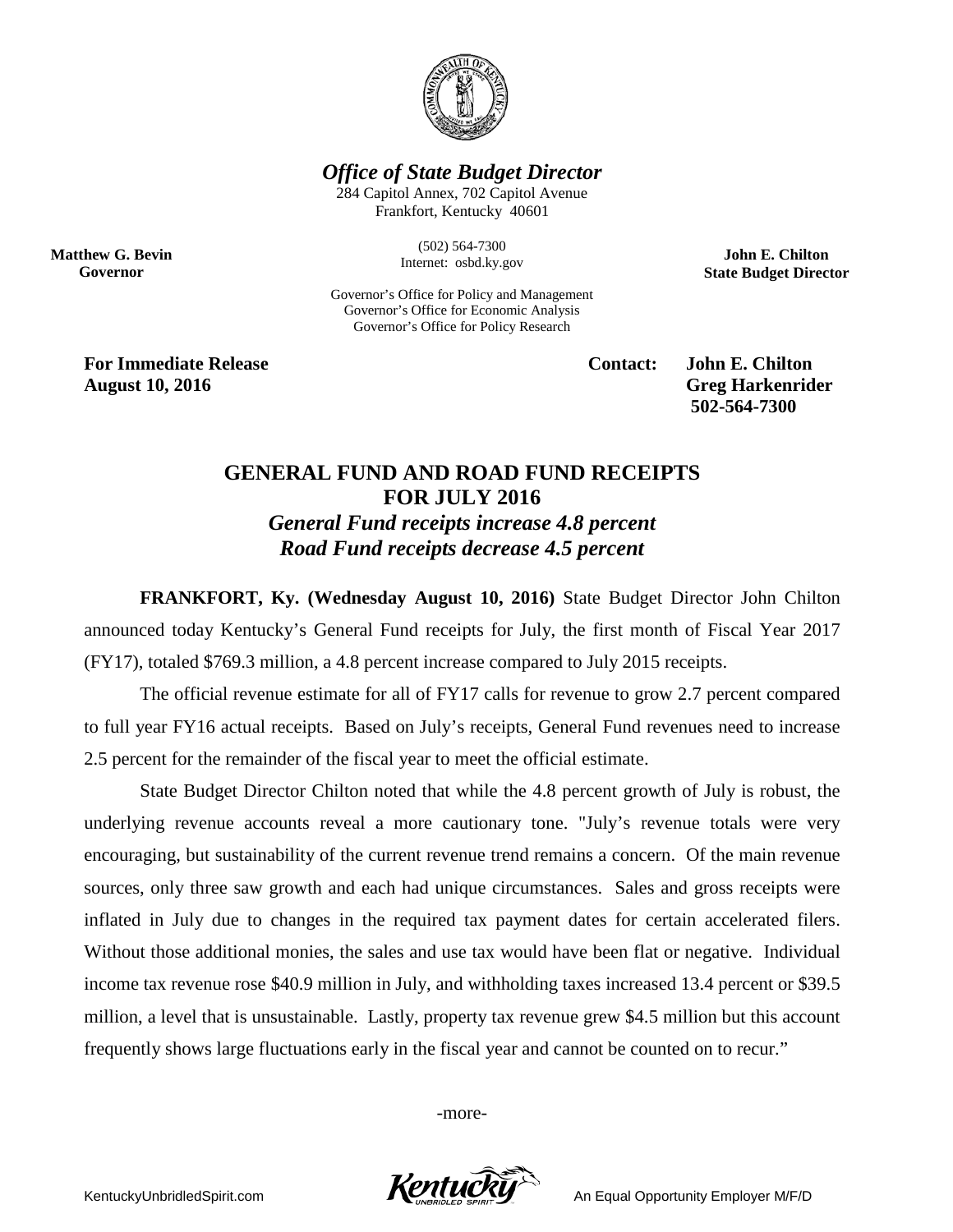Among the major accounts, compared to July 2015:

- Individual income tax receipts rose 14.0 percent.
- Sales tax revenues grew 3.3 percent.
- Corporation income tax collections rose 36.6 percent.
- Cigarette tax collections fell 9.4 percent in July.
- Property tax receipts grew 56.2 percent.
- Coal severance tax revenues declined 46.7 percent.
- Lottery revenues increased 2.9 percent.

Road Fund revenues for July totaled \$121.8 million, a 4.5 percent decline compared to last July. Chilton noted that collections were in line with expectations. "A timing issue helped bump up motor vehicle usage tax receipts last July while growth in motor fuels tax collections were moderate and based only on an increase in consumption."

The official Road Fund revenue estimate for all of FY17 calls for revenue to decline 1.7 percent compared to full year FY16 actual receipts. Based on the first month's receipts, revenues can fall 1.5 percent for the rest of the fiscal year and still meet budgeted levels.

Among the major Road Fund categories, compared to July 2015:

- Motor fuels tax receipts rose 1.9 percent.
- Motor vehicle usage tax decreased 9.0 percent.
- License and privilege taxes fell 11.2 percent.

## **-30-**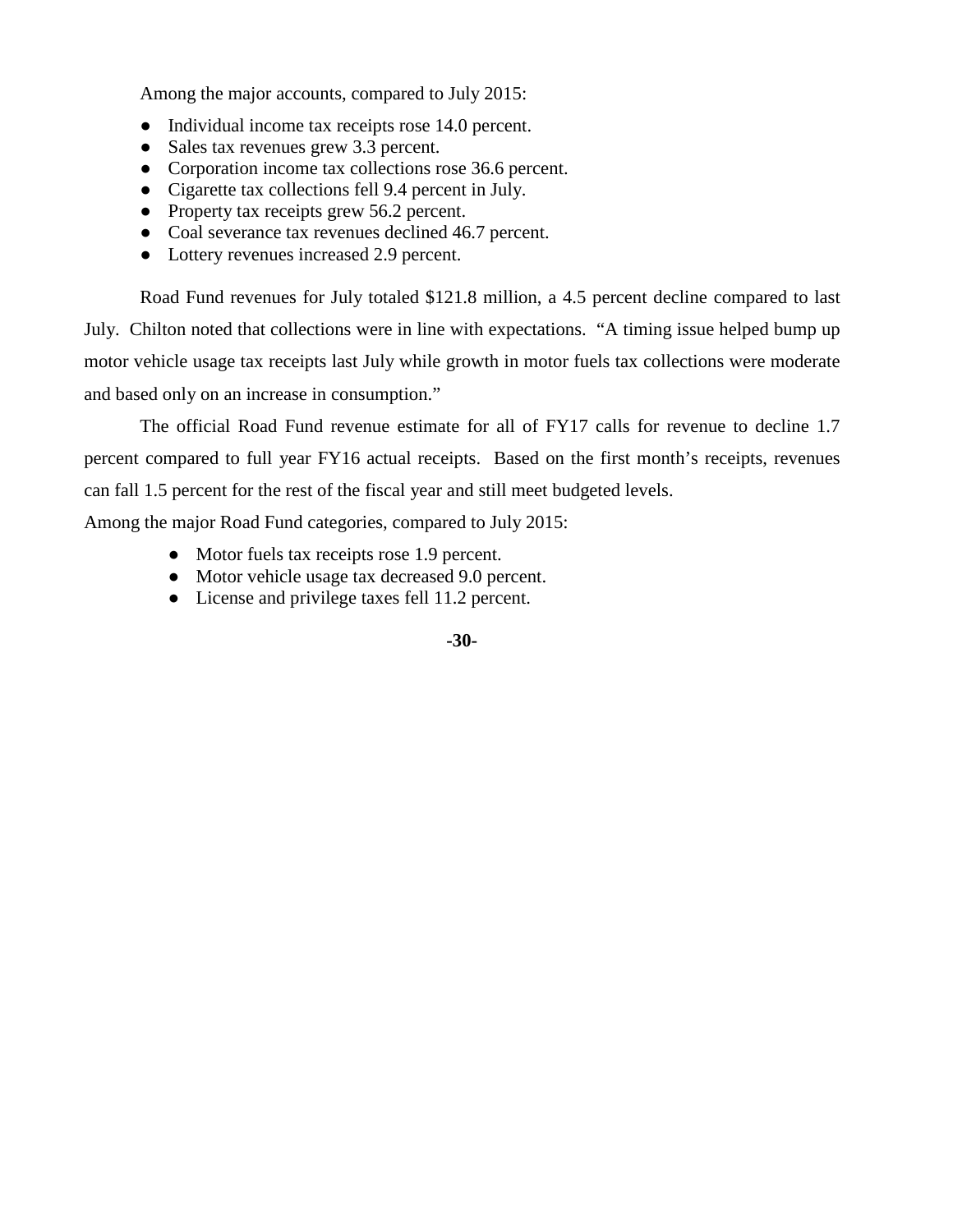## KENTUCKY STATE GOVERNMENT REVENUE <u>1. GENERAL FUND REVENUE</u>

|                                                       | <b>JULY</b><br>2016            | <u>JULY</u><br>2015            | % Change             |
|-------------------------------------------------------|--------------------------------|--------------------------------|----------------------|
| <b>TOTAL GENERAL FUND</b>                             | \$769,288,008                  | \$733,782,677                  | 4.8%                 |
| Tax Receipts<br><b>Sales and Gross Receipts</b>       | \$739,467,620<br>\$357,632,096 | \$704,178,108<br>\$350,771,527 | 5.0%<br>2.0%         |
| <b>Beer Consumption</b>                               | 568,791                        | 721,581                        | $-21.2%$             |
| <b>Beer Wholesale</b>                                 | 5,958,048                      | 6,959,578                      | $-14.4%$             |
| Cigarette                                             | 19,596,067                     | 21,639,927                     | $-9.4%$              |
| <b>Distilled Spirits Case Sales</b>                   | 13,818                         | 13,532                         | 2.1%                 |
| <b>Distilled Spirits Consumption</b>                  | 1,300,418                      | 1,278,117                      | 1.7%                 |
| <b>Distilled Spirits Wholesale</b>                    | 3,882,420                      | 3,771,460                      | 2.9%                 |
| Insurance Premium<br>Pari-Mutuel                      | 10,021<br>435,398              | 5,382<br>227,825               | 86.2%<br>91.1%       |
| Race Track Admission                                  | 0                              | 111,140                        | $-100.0%$            |
| Sales and Use                                         | 316,899,718                    | 306,895,227                    | 3.3%                 |
| Wine Consumption                                      | 263,002                        | 258,479                        | 1.8%                 |
| Wine Wholesale                                        | 1,377,160                      | 1,480,469                      | $-7.0%$              |
| <b>Telecommunications Tax</b>                         | 5,462,289                      | 5,565,058                      | $-1.8%$              |
| <b>Other Tobacco Products</b>                         | 1,864,920                      | 1,839,236                      | 1.4%                 |
| <b>Floor Stock Tax</b>                                | 28                             | 4,516                          | $-99.4%$             |
| License and Privilege<br>Alc. Bev. License Suspension | (\$1,738,858)<br>49,550        | \$399,247<br>23,350            | 112.2%               |
| <b>Corporation License</b>                            | 1,399                          | 10,334                         | $-86.5%$             |
| <b>Corporation Organization</b>                       | 0                              | 0                              |                      |
| Occupational Licenses                                 | 14.616                         | 32,190                         | $-54.6%$             |
| Race Track License                                    | 0                              | 132,500                        | $-100.0\%$           |
| <b>Bank Franchise Tax</b>                             | (1,868,001)                    | 139,892                        |                      |
| <b>Driver License Fees</b>                            | 63,578                         | 60,981                         | 4.3%                 |
| <b>Natural Resources</b>                              | \$8,841,649                    | \$16,664,175                   | $-46.9%$             |
| Coal Severance                                        | 6,973,199                      | 13,086,176                     | -46.7%               |
| Oil Production<br><b>Minerals Severance</b>           | 455,394<br>1,186,784           | 644,943<br>2,187,795           | $-29.4%$<br>$-45.8%$ |
| <b>Natural Gas Severance</b>                          | 226,271                        | 745,261                        | $-69.6%$             |
| Income                                                | \$357,257,515                  | \$320,612,745                  | 11.4%                |
| Corporation                                           | 24, 102, 513                   | 17,641,061                     | 36.6%                |
| Individual                                            | 334,126,321                    | 293,201,177                    | 14.0%                |
| <b>Limited Liability Entity</b>                       | (971, 319)                     | 9,770,507                      |                      |
| Property                                              | \$12,485,917                   | \$7,992,473                    | 56.2%                |
| <b>Building &amp; Loan Association</b>                | $\Omega$                       | 0                              |                      |
| General - Real<br>General - Tangible                  | (33, 212)<br>11,456,300        | (46, 792)<br>9,495,313         | 20.7%                |
| Omitted & Delinquent                                  | (2,376,653)                    | (4,503,886)                    |                      |
| <b>Public Service</b>                                 | 3,439,481                      | 3,047,838                      | 12.8%                |
| Other                                                 | υ                              | υ                              | $---$                |
| Inheritance Tax                                       | \$3,053,415                    | \$5,577,676                    | $-45.3%$             |
| <b>Miscellaneous</b>                                  | \$1,935,887                    | \$1,865,316                    | 3.8%                 |
| <b>Legal Process</b>                                  | 1,087,332                      | 1,081,091                      | 0.6%                 |
| T. V. A. In Lieu Payments                             | 848,556                        | 784,225                        | 8.2%                 |
| Other                                                 | 0                              | 0                              |                      |
| <b>Nontax Receipts</b><br><b>Departmental Fees</b>    | \$30,252,550<br>808,409        | \$29,670,112<br>925,792        | 2.0%<br>$-12.7%$     |
| <b>PSC Assessment Fee</b>                             | 12,541,275                     | 10,597,268                     | 18.3%                |
| <b>Fines &amp; Forfeitures</b>                        | 1,704,498                      | 1,958,270                      | $-13.0%$             |
| Income on Investments                                 | 16,520                         | (34, 276)                      |                      |
| Lottery                                               | 17,500,000                     | 17,000,000                     | 2.9%                 |
| Sale of NO <sub>x</sub> Credits<br>Miscellaneous      | 0<br>(2,318,152)               | 0<br>(776, 942)                |                      |
| Redeposit of State Funds                              | (\$432,162)                    | \$229,405                      |                      |